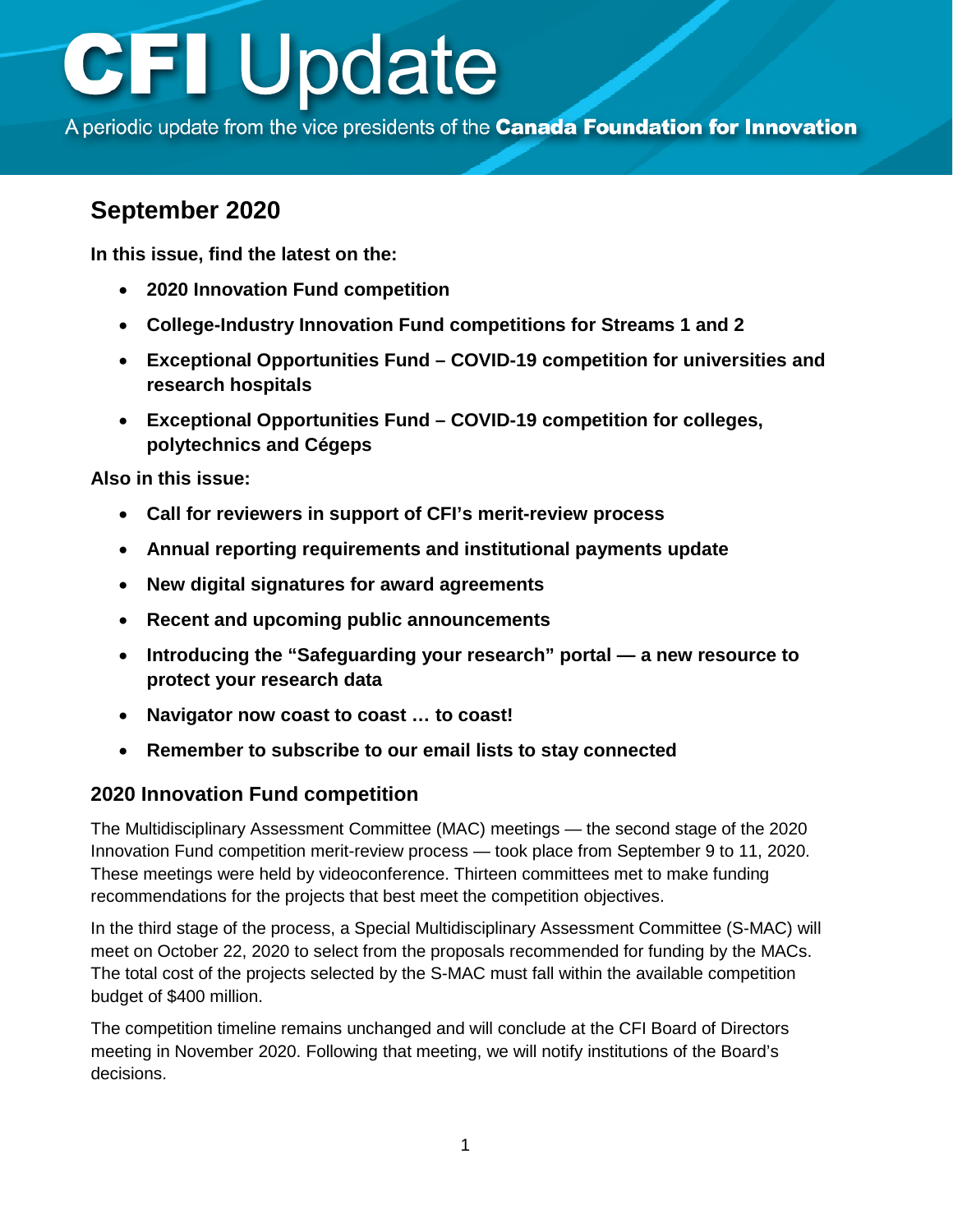<span id="page-1-0"></span>A periodic update from the vice presidents of the Canada Foundation for Innovation

### **College-Industry Innovation Fund competitions**

#### **Stream 1**

In response to the current COVID-19 pandemic, colleges across Canada implemented mitigation measures such as campus closures, transitioning to online teaching and working from home. The CFI anticipated that the colleges' ability to submit proposals to the College-Industry Innovation Fund (CIIF) Stream 1 competition by the original deadline of May 15, 2020, might be limited. After consulting with colleges that had submitted notices of intent, we modified the timelines for this competition (see Table 1). The proposals received by the new submission deadline of September 15, 2020 will be reviewed by Expert Committees in the coming months.

Table 1: CIIF Stream 1 revised deadlines due to the impact of COVID-19

| <b>DATE</b>                | <b>ACTIVITIES</b>                              |
|----------------------------|------------------------------------------------|
| <b>SEPTEMBER 15, 2020</b>  | Deadline for the submission of proposals       |
| <b>OCTOBER TO DECEMBER</b> | <b>Expert Committee meetings</b>               |
| <b>LATE JANUARY 2021</b>   | Multidisciplinary Assessment Committee meeting |
| <b>MARCH 2021</b>          | <b>CFI Board decisions</b>                     |

#### **Stream 2**

Due to the impact of COVID-19, NSERC also decided to modify the timelines of its 18<sup>th</sup> College and Community Innovation – Innovation Enhancement grant competition, which is a joint initiative with our CIIF Stream 2 competition (see Table 2). NSERC and the CFI will host a set of webinars in Fall 2020 to provide an overview of the process for colleges that have been invited to submit full proposals to this competition.

Table 2. CIIF Stream 2 revised deadlines due to the impact of COVID-19

| <b>DATE</b>              | <b>ACTIVITIES</b>                                                  |
|--------------------------|--------------------------------------------------------------------|
| <b>AUGUST 2020</b>       | Invitation to submit an application sent by NSERC to colleges      |
| <b>NOVEMBER 13, 2020</b> | Deadline for the submission of proposals to both NSERC and the CFI |
| <b>MARCH 2021</b>        | NSERC funding decisions                                            |
| <b>MARCH 2021</b>        | CFI Board decisions                                                |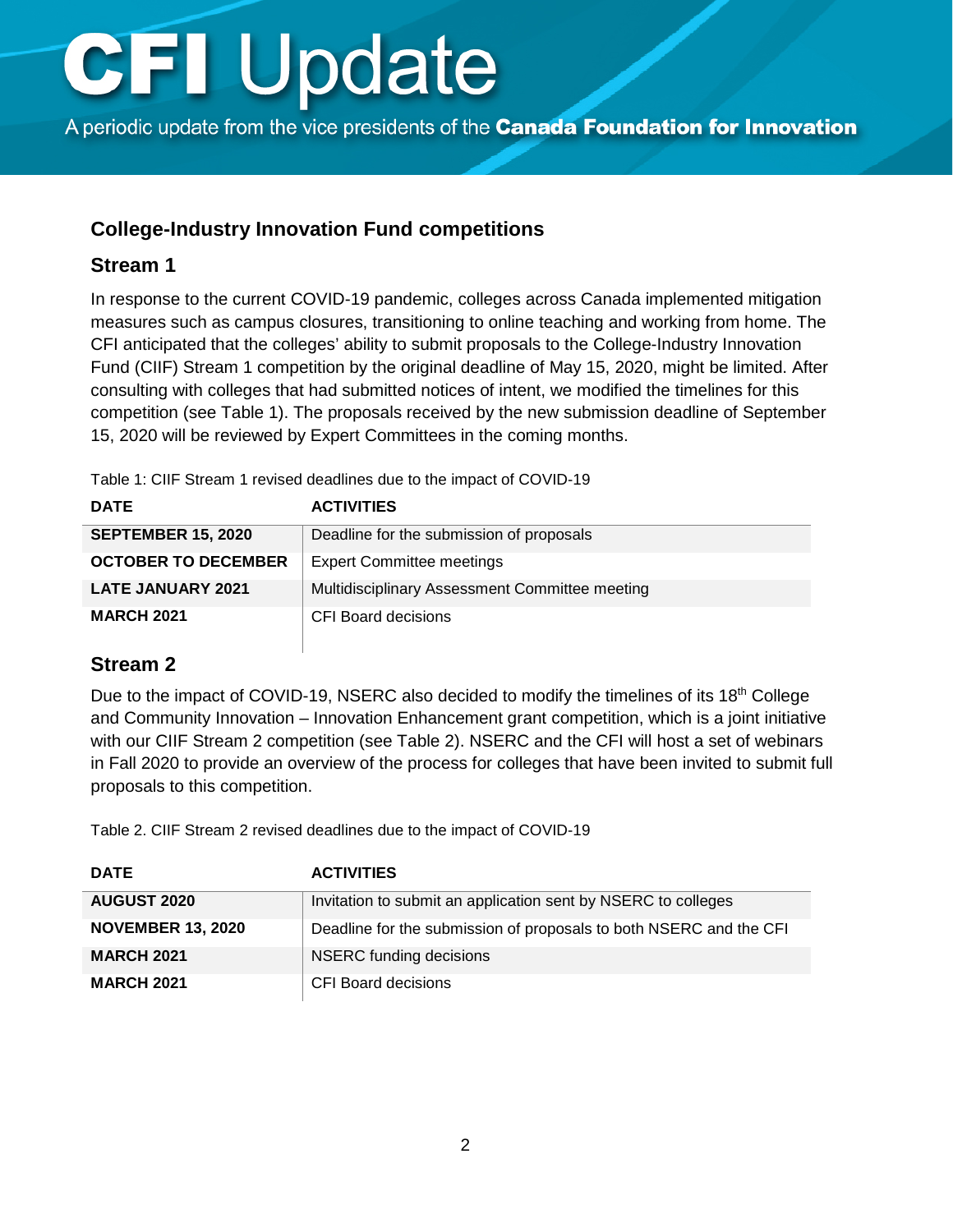<span id="page-2-0"></span>A periodic update from the vice presidents of the **Canada Foundation for Innovation** 

### **Exceptional Opportunities Fund – COVID-19 competition for universities and research hospitals**

The review process for the Exceptional Opportunities Fund – COVID-19 competition for universities and research hospitals is currently in progress. A special Board meeting to approve the funding recommendations is scheduled for October 28, 2020. We expect that decisions for most proposals will be ready then.

### **Exceptional Opportunities Fund – COVID-19 competition for colleges, polytechnics and Cégeps**

The Exceptional Opportunities Fund – COVID-19 competition for colleges, polytechnics and Cégeps, which launched July 15, 2020, closed on September 15, 2020. We are currently assessing the proposals and will strive to have funding recommendations ready for the special Board meeting of October 28, 2020.

#### **Call for reviewers in support of CFI's merit-review process**

The success of the merit-review process at the core of CFI's investments in the Canadian research ecosystem depends on the willingness of highly qualified reviewers to share their time, passion and expertise. Reviewers provide advice to CFI on the merits of nearly 700 proposals per year as well as constructive comments to applicants.

The CFI strives to increase the diversity of its pool of reviewers to ensure that its merit-review process benefits from input from a wide variety of different perspectives. You can help us by asking the researchers of your institution to volunteer to review proposals in their area of expertise. Those who are interested should contact [reviewers@innovation.ca.](mailto:reviewers@innovation.ca) Thank you!

#### **Annual reporting requirements and institutional payments update**

In light of the pandemic, we granted a three-month extension to the financial and project progress reporting deadlines. We use the financial reports to assist in the management and oversight of projects and the data collected through the project progress reports to develop our annual Report on results, one of the key accountability tools we use to demonstrate the outcomes of CFI-funded research infrastructure. As such, we may withhold payments for projects with outstanding reports. We will send reminders this fall to CFI account administrators and CFI liaisons advising them of any outstanding reports.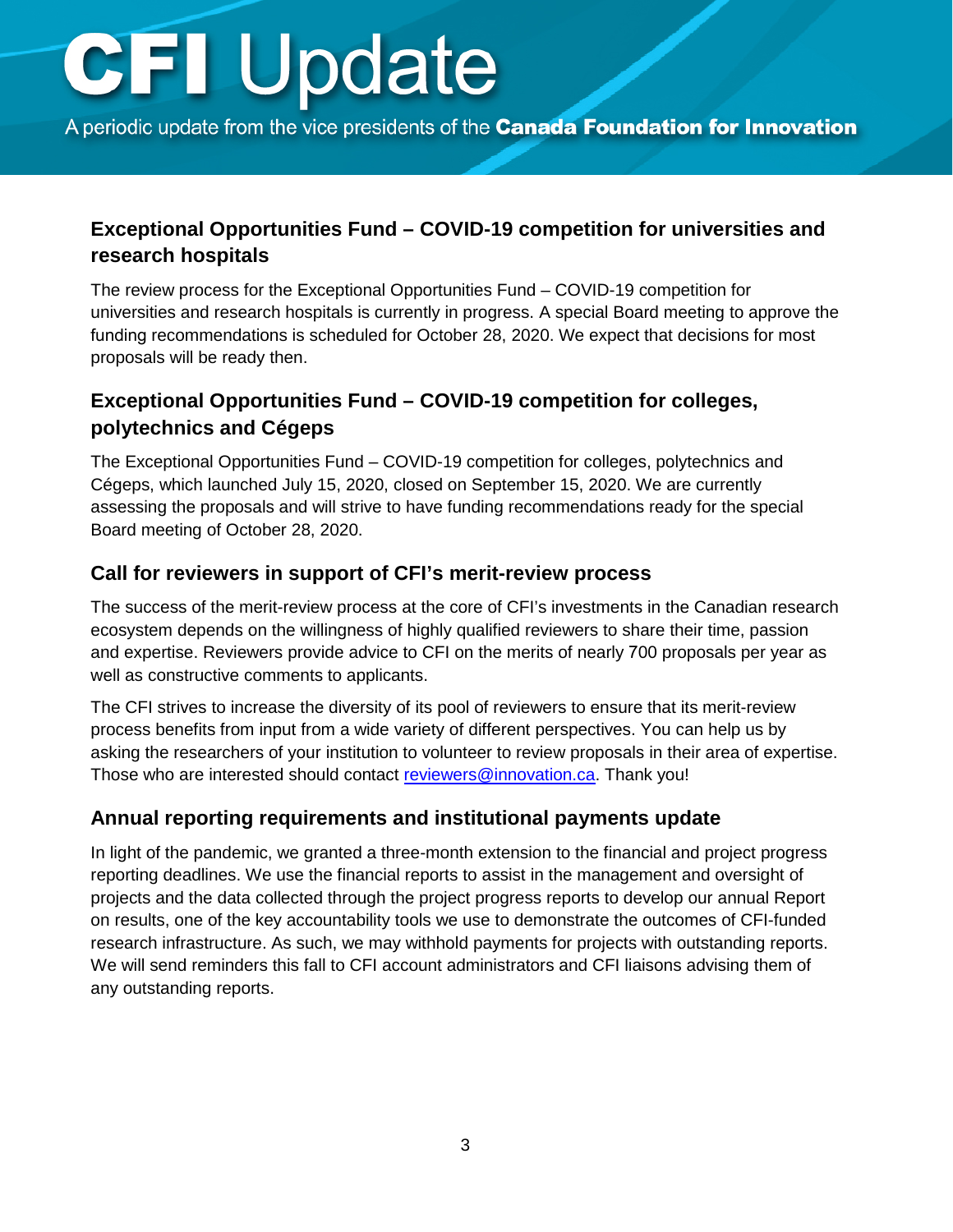<span id="page-3-0"></span>A periodic update from the vice presidents of the **Canada Foundation for Innovation** 

#### **New digital signatures for award agreements**

We will be moving to digital signatures (using DocuSign) for award agreements this fall. Stay tuned for more details.

#### **Recent and upcoming public announcements**

We posted the results of the June 2019, November 2019 and March 2020 Board decisions for the John R. Evans Leaders Fund (JELF) competitions on our website on [August 18, 2020.](https://www.innovation.ca/about/press-release/canadas-top-researchers-have-tools-they-need-stay-ahead) This means the embargo on public communications is lifted, and your institutions are encouraged to publicly promote these outcomes. As of now, the only CFI funding still under embargo is the July 2020 JELF-Canada Research Chairs decisions. These decisions will be made public jointly with the fall CRC announcement (date to be determined).

### **Introducing the "Safeguarding your research" portal — a new resource to protect your research data**

The Government of Canada recently launched [a new portal](https://www.innovation.ca/about/press-release/introducing-safeguarding-your-research-portal) that provides Canadian researchers with information on protecting their research data and intellectual property, and the tools to help them do so. In coordination with federal government partners, university organizations, and Canada's three federal granting agencies — the Canadian Institutes of Health Research (CIHR), the Natural Sciences and Engineering Research Council of Canada (NSERC) and the Social Sciences and Humanities Research Council of Canada (SSHRC) — the CFI invites researchers and institutions to visit the portal. In it are tools to help researchers self-evaluate and, when necessary, take actions to mitigate any security, safety, economic or geopolitical risks associated with their research, their research partnerships and their international travel. Visit the Safeguarding [your research](http://science.gc.ca/eic/site/063.nsf/eng/h_97955.html) portal.

#### **Navigator now coast to coast … to coast!**

The [Research Facilities Navigator,](https://navigator.innovation.ca/en) CFI's online directory that connects innovators with highly skilled researchers in publicly funded labs across Canada, celebrates its first research facility listing in the North. Aurora College's [Arts, Crafts and Technology Micro-Manufacturing Center](https://navigator.innovation.ca/en/facility/aurora-college/arts-crafts-and-technology-micro-manufacturing-center-actmc) (ACTMC) in Inuvik, NWT, combines traditional arts and crafts with modern manufacturing technologies to create a unique innovation opportunity in the Beaufort Delta Region of Canada's Western Arctic. From your Navigator family of close to 750 facilities coast to coast to coast, welcome aboard ACTMC!